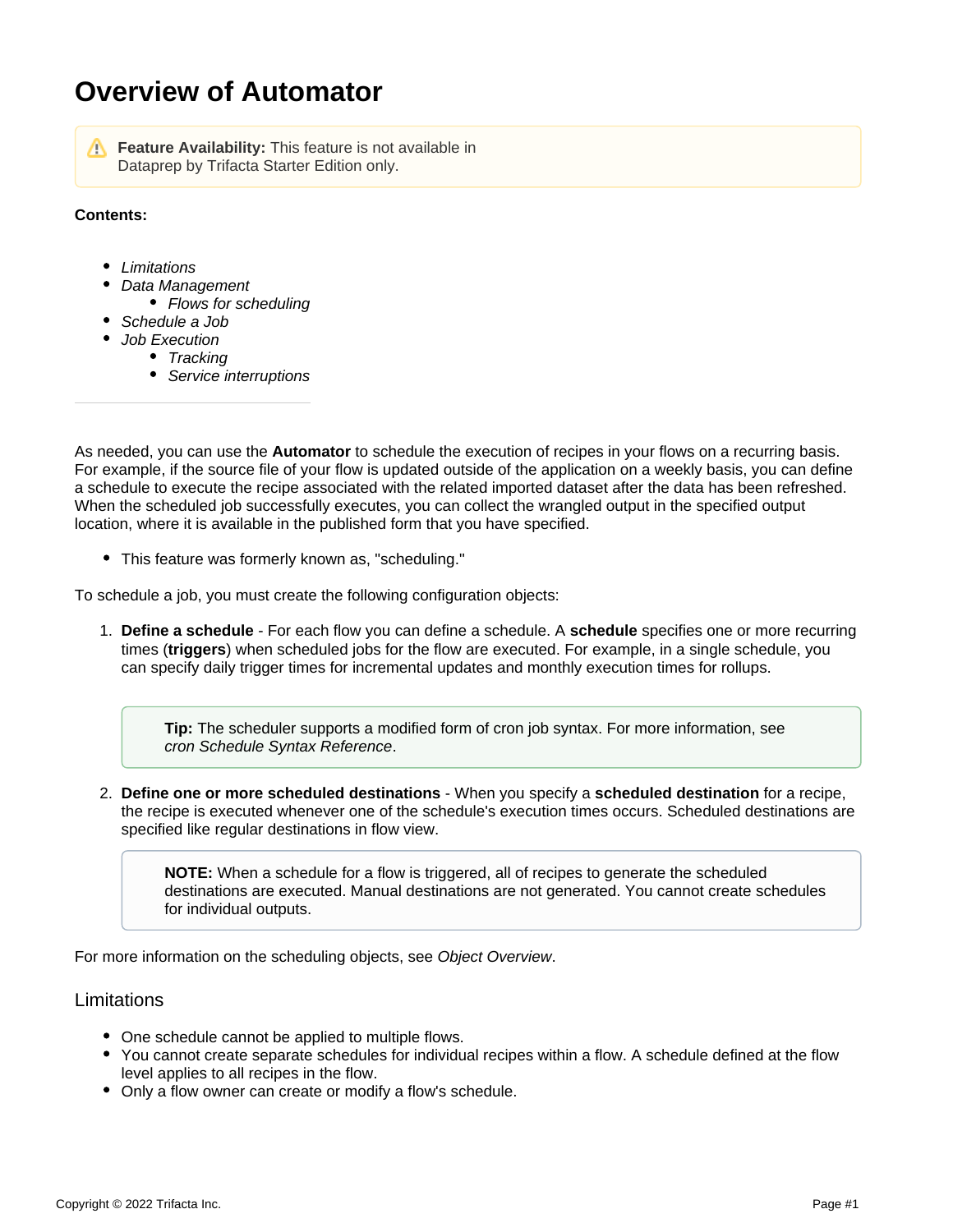### <span id="page-1-0"></span>Data Management

**NOTE:** Since scheduled destinations are re-populated with each scheduled execution, you must determine how you wish to manage the data that is published to each location. Data management should be done outside of Dataprep by Trifacta®.

- **Import:** Before each scheduled execution, you should refresh the source of the imported dataset with new data outside of Dataprep by Trifacta.
- **Execution:** Please verify that the publishing settings for your scheduled destination are consistent with how you are using the results. For example, if the scheduled destination creates a new file with the same name for each execution (replace), you must move the generated file out of the output location before the next scheduled execution.
- **Output:** You must collect the generated results. While you can export the job's results through the Job History page, you may find it easier to use an external scheduler to gather the results and forward to the downstream consumer of them.

#### <span id="page-1-1"></span>**Flows for scheduling**

**Tip:** When a schedule is executed, all outputs in a flow are generated, even if they are unused. For better performance on larger flows, you can create a separate flow that contains only the references back to the objects in the source flow that you wish to have scheduled. As an additional benefit, this separation keeps development and scheduled execution in separate flows.

## <span id="page-1-2"></span>Schedule a Job

Schedules and scheduled destinations are defined through Flow View.

**Tip:** You can create schedules for datasets with parameters and apply overrides through Flow View at runtime. See [Flow View Page](https://docs.trifacta.com/display/DP/Flow+View+Page).

For more information, see [Schedule a Job](https://docs.trifacta.com/display/DP/Schedule+a+Job).

#### <span id="page-1-3"></span>Job Execution

#### <span id="page-1-4"></span>**Tracking**

You can monitor a scheduled job like any other job in the application. See [Job History Page](https://docs.trifacta.com/display/DP/Job+History+Page).

#### <span id="page-1-5"></span>**Service interruptions**

Schedule job executions may be interrupted when the services are down for maintenance or for other reasons.

- Any scheduled job that is in progress when a service interruption begins will resume after the service interruption ends.
- A scheduled job that is triggered during a service interruption is attempted for execution after service returns.

**NOTE:** If multiple scheduled executions of the same job are triggered during service interruptions, only one scheduled execution occurs after service returns. Scheduled jobs resume execution according to their schedules as normal.